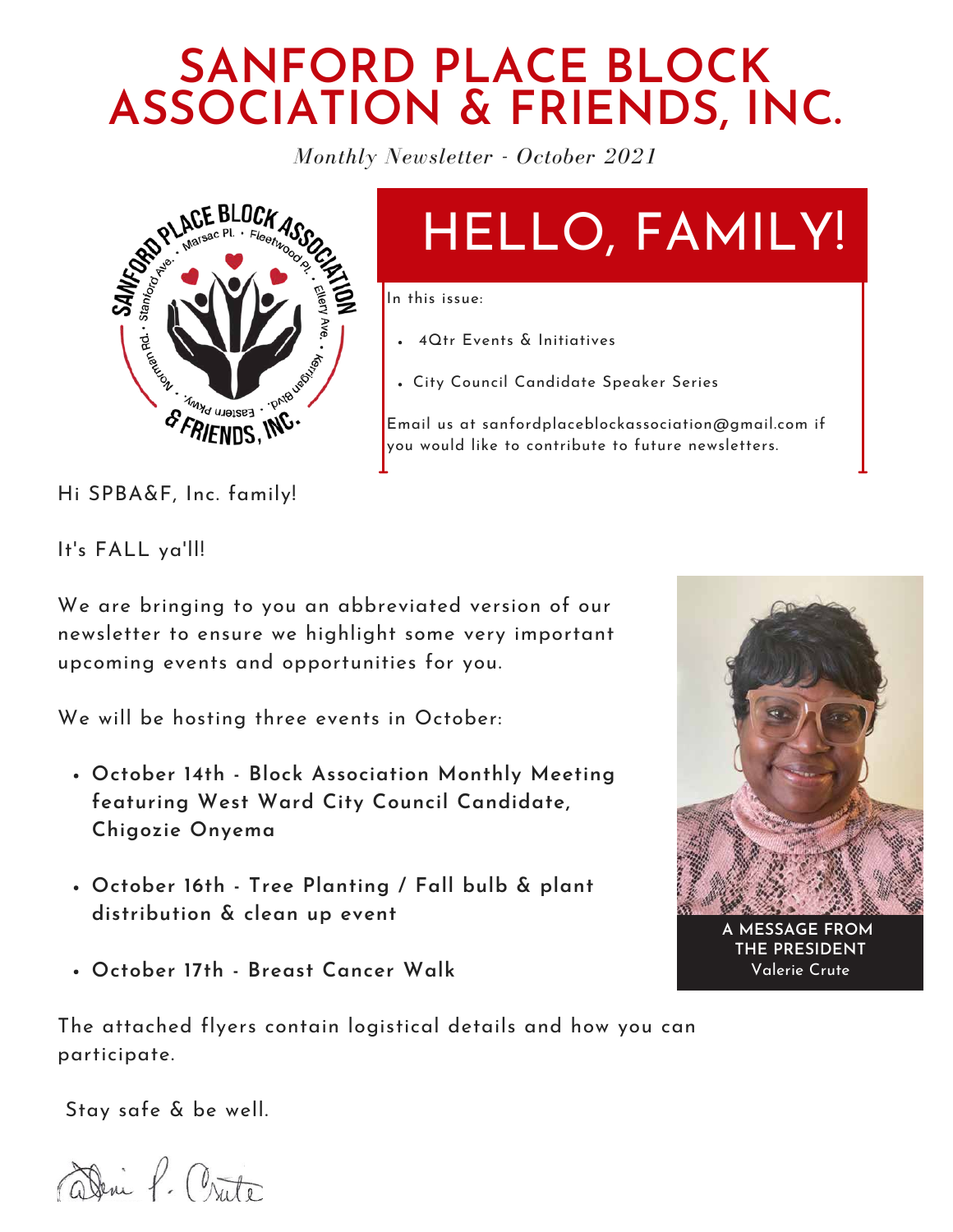#### SANFORD PLACE BLOCK ASSOCIATION & FRIENDS, INC. NEWSLETTER



#### CITY COUNCIL CANDIDATE SPEAKER SERIES

**Sanford Place Block Association & Friends, Inc. will be hosting candidates who are running for West Ward City Council each month through the end of the year.** Candidates have been invited to share their perspectives, platforms and to answer questions from our residents.

Our neighborhood meetings are held on the 2nd Thursday of each month at 7pm via Zoom. Check the "Reminders' section of our newsletter for Zoom details.

We are still in the process of reaching out to candidates. The current schedule is as follows:

**October 14th - Chigozie Onyema**

**November 11th - Tawanna Roebuck**

**December 9th - TBD**

Join Zoom Meeting https://us02web.zoom.us/j/84191712810? pwd=V0k1WkFMdTB5azdTR0dpSmhiM UtHdz09

> Meeting ID: 841 9171 2810 Passcode: sanford

Dial in by your nearest location

(646)558 8656

Meeting ID: 841 9171 2810 Passcode: 5758319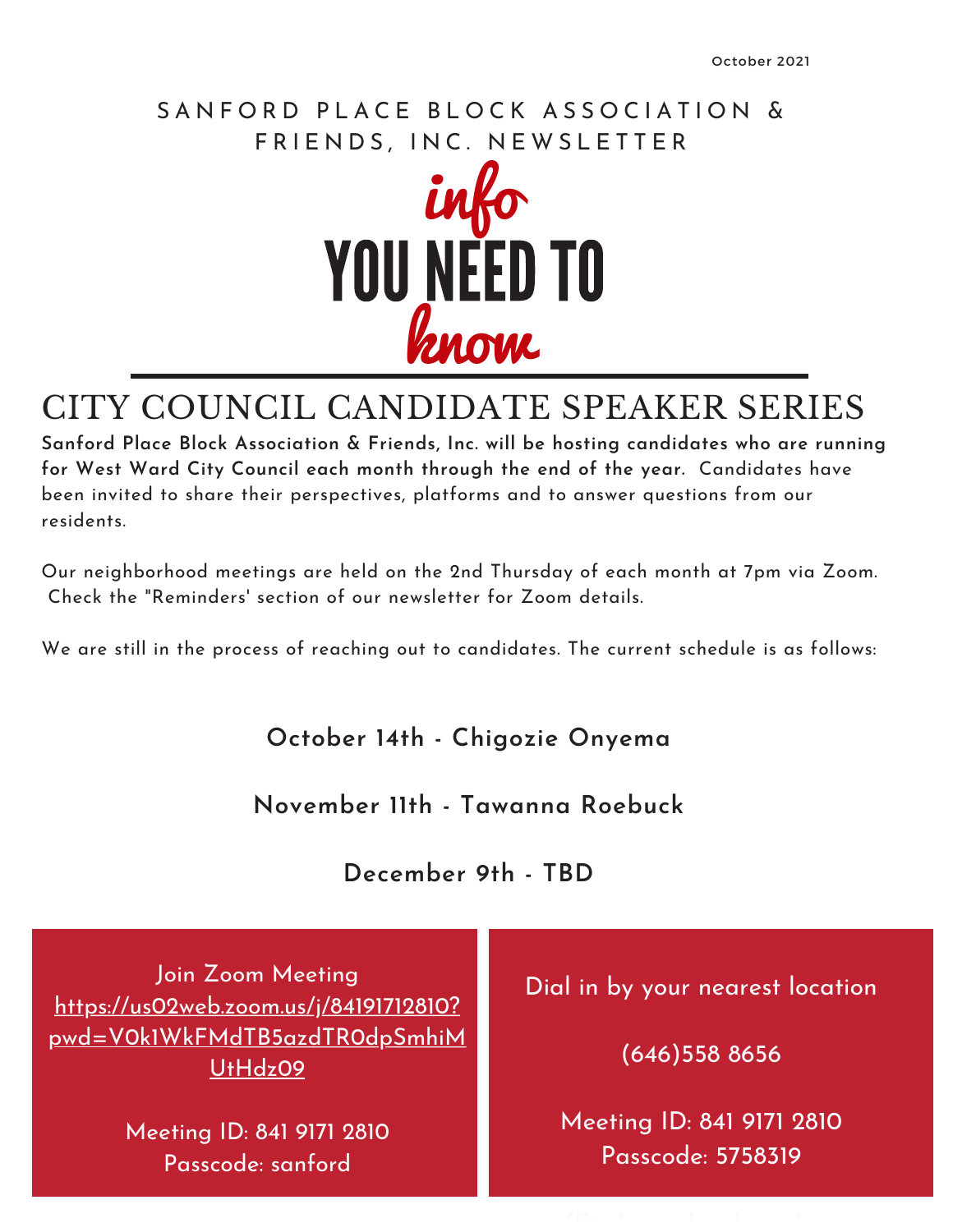

# **Sanford Place Block Association & Friends, Inc. Tree Planting Event**





**O u r " S U S TAI N ABLE SA N F O RD"**

**i n iti a ti v e s wi l l c o n ti n u e t h i s f a l l wit h a tr e e pl a n ti ng e v e n t o n S a t u rda y , O c t obe r 1 6 t h , f r o m 8 a -1p.**

#### **F o r T r e e Re c ipi e n t s :**

**T r e e s wi l l be dr opped o f f a t y o u r h o m e . Y o u a r e e n c o u r aged t o h e lp pl a n t t h e tr e e .**

#### **F o r Bl o c k As s o c i a ti o n**

**Me m be r s : Me m be r s (pa id du e s i n 202 1 ) wi l l be r e c e i v i ng m u m s a nd bu lbs .**

#### **F o r Al l Me m be r s o f t h e**

**Co m m u n it y : We wi l l be s e r v i ng br e a k f a s t a nd l u n c h . A du m ps t e r wi l l be a v a i l abl e f o r f a l l c l e a n - up.**



**Pick up location for mums and bulbs, breakfast (8a) & lunch (12p):** 42 Sanford Place

**Dumpster Location:** Corner of Ellery Ave & Sanford Place

**To volunteer or for more information email:** sanfordplaceblockassociation@gmail.com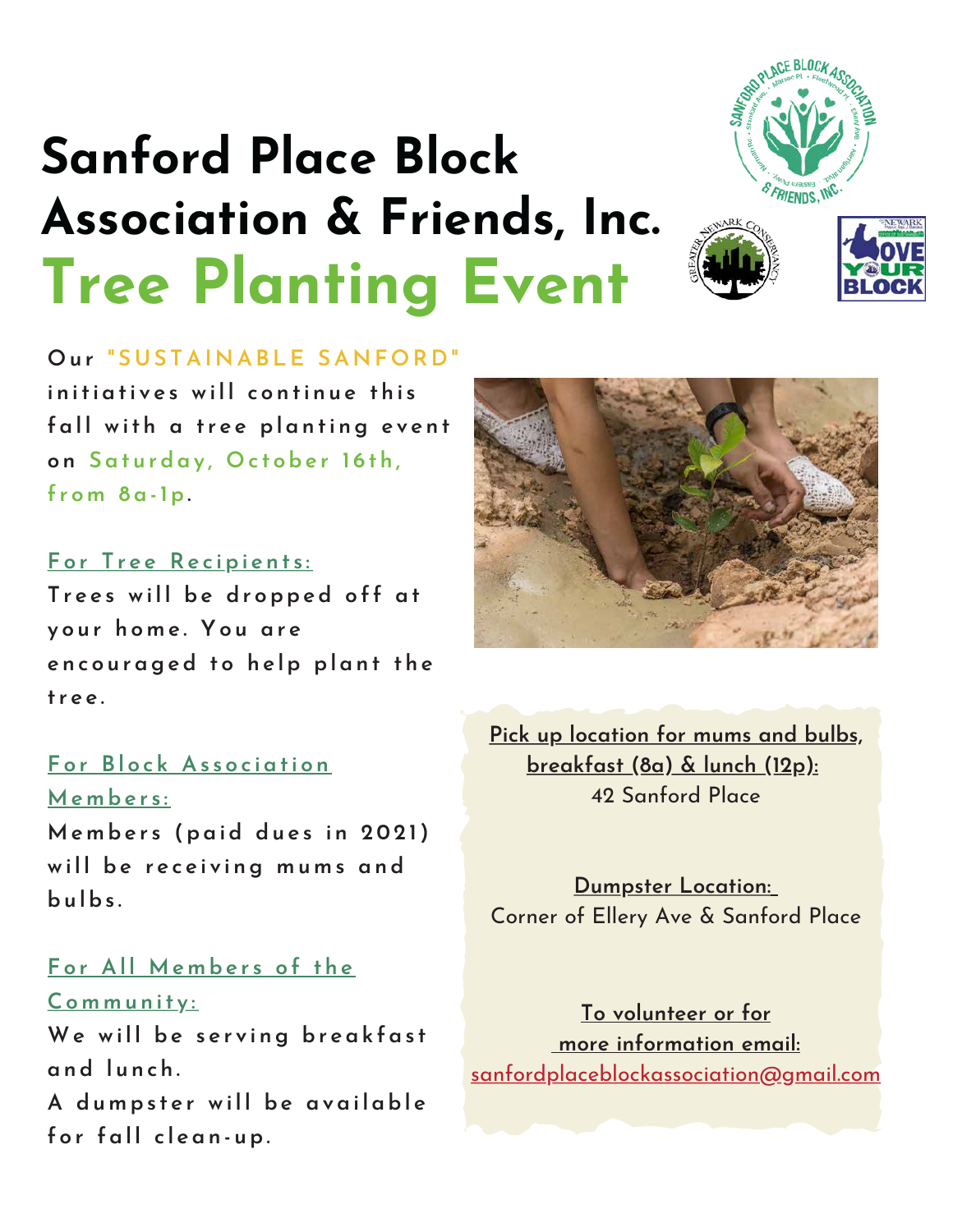

## LET'S BE BREASTFRIENDS

*October is National Breast Cancer Awareness Month.*

*Sanford Place Block Association & Friends, Inc., as part of our health and wellness initiatives, will be raising money and walking with Making Strides of Newark (Instagram: @makingstridesnewarknj. Facebook: @NewarkNJStrides) to fund breast cancer research and to support the vision of the American Cancer Society; to fight for the fair and just opportunity to prevent, find, treat, and survive this disease.*

*Join us and encourage friends and family to participate, make a donation, or share a tribute! Please email us if you are walking in honor of someone at sanfordplaceblockassociation@gmail.com.*

*If you would like to wear pink to show your support and also rep our block, you can purchase pink Sanford Place Block Association & Friends, Inc. apparel. Partial proceeds will go to the American Cancer Society.*

**DATE: SUNDAY, OCTOBER 17TH TIME: 8AM - CHECK IN, 10AM - START LOCATION: MULBERRY COMMONS PARK 160-172 MULBERRY STREET NEWARK, NJ**

**MEETING: WE WILL SHARE A MEETING LOCATION**

Sanford Place Block Association & Friends, Inc. Team Captain:

**Valerie Crute Email: valeriecrute@gmail.com Text: 973-432-8928**

**Have questions? : Click Below To Be In The Know:**

**GetInfo/Join Our Team/Donate**

**Click Link To Wear Pink:**

**Wear Pink (Buy Men's Block** Hoodie)

**Wear Pink (Buy Women's Block Apparel**)